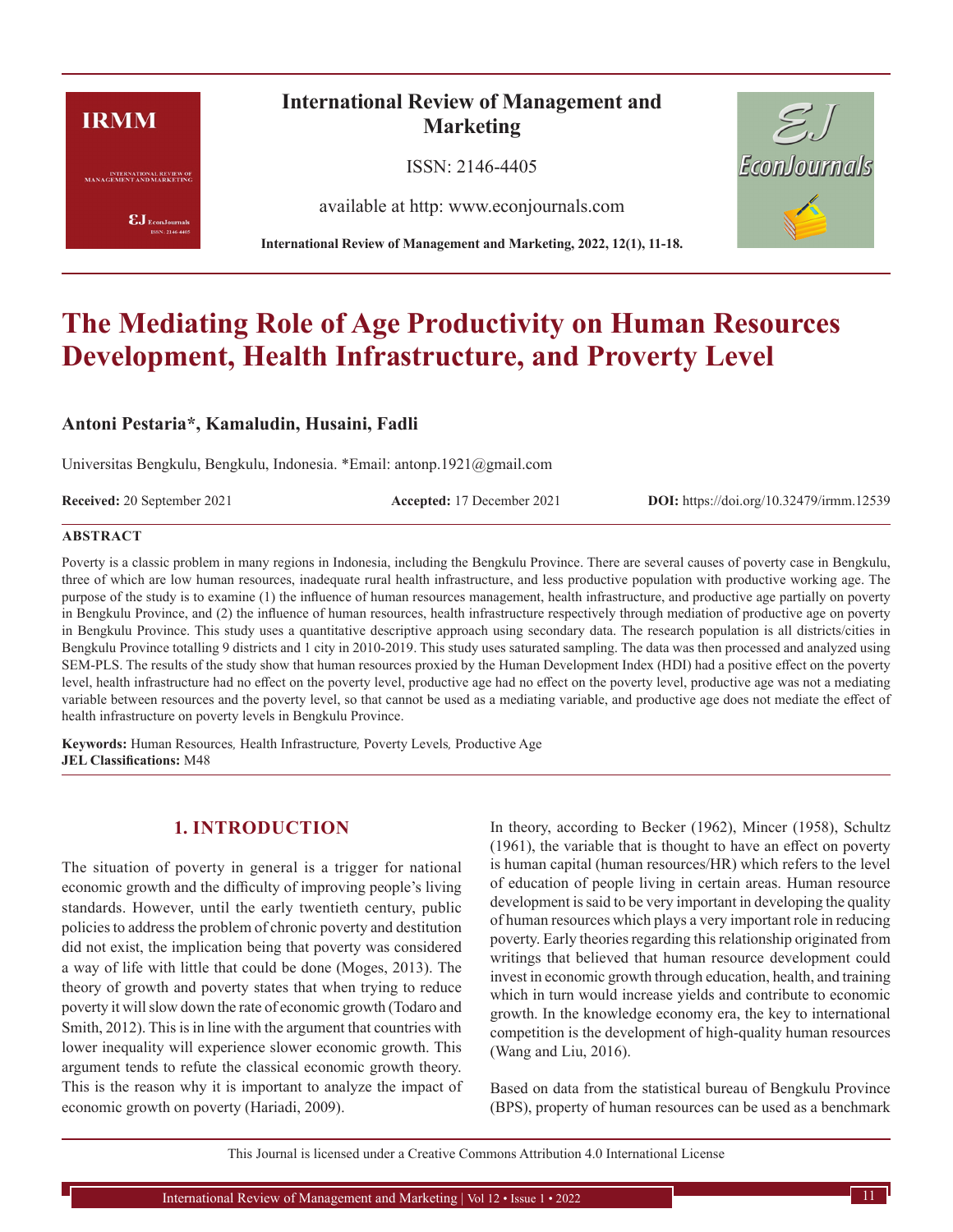in measuring the poverty level of the population, namely through the Poverty Depth indicator (P1) and the Poverty Severity Index (P2). The poverty depth index in urban areas of Bengkulu Province increased by 0.036 in September 2019 compared to the same period in the previous year. In rural areas which also experienced an increase of 0.113. For the poverty severity index in the same period, urban areas experienced an increase of 0.01 and in rural areas 0.04. Overall when compared between these two regions, it can be concluded that the poverty depth index and poverty severity index in rural areas are higher than in urban areas. There are several causes of poverty in Bengkulu, three of which are low human resources, inadequate rural health infrastructure, and less productive population with productive working age.

The theory used is the development of theories regarding the level of poverty, human resources, productive age of the population, and health infrastructure. Theoretically in the field of psychology, according to Sarlo (2019) that complex poverty is caused by two causes, namely: structural causes and cultural causes. Furthermore, according to Mani et al. (2013) the occurrence of poverty is caused by bad human behavior in making decisions. These bad behaviors include impulsive and intuitive behavior. This bad behavior is caused by a decrease in self-control, stress, and external negative pressure so that it adds to the burden of processing individual thoughts.

Through this study, it will also be known what the dimensions and indicators of each variable are as the main predictors of poverty in this province. The implication is that the findings of this study will be able to make a positive contribution to the creation of good governance that leads to good governance and poverty alleviation for the future which of course must start from each district/city which will then be accumulated gradually. comprehensive (one province).

## **2. LITERATURE REVIEW**

## **2.1. Poverty and The Index**

According to Lewis (1966), poverty is caused because someone is not able to enter the market competition. Patterson (2000) also supports Lewis's opinion. They argue that poverty is a cultural product. The product of culture begins with individual deficiencies in some form of physiological and mental development which causes individuals to lack in education and health. The children it carries will become increasingly uneducated and less healthy. As these conditions continue, they adjust their behavior to create an interdependent generation that sustains a culture of poverty (Jordan, 2004; Bradshaw, 2009).

Income poverty is closely related to the level of average income and the distribution of income relative to the average per capita or per household income. For countries with somewhat similar average income levels, income distribution has a direct effect on the incidence and depth of poverty. This relationship affects how income growth rates can be used for poverty alleviation purposes. In other words, countries with an initial egalitarian pattern of income distribution can translate their growth performance into strong reductions in the incidence and depth of poverty (Kanbur,

2005). Poverty alleviation can also be accelerated if the income distribution pattern in developing countries is more egalitarian (Fosu, 2011).

In order for this research to be more focused and focused, the theories and concepts used to measure the poverty variable in this study use a combination of theories and concepts proposed by (1) Gordon and Spicker (2007) with the dimensions of absolute poverty and relative poverty and, (2) World Bank (2001) with the dimensions of community income. So, the number of dimensions for this variable is three dimensions.

Meanwhile, the Central Bureau of Statistics defines poverty as an approach to the inability of the community to meet basic needs in terms of the economy, both food and non-food, with an average monthly per capita expenditure below the poverty line. The measure of poverty based on the method used by the Central Bureau of Statistics (2019) is the poverty line while the poverty rate is measured by the concept of the Head Count Index (HCI-P0) or calculating the number of poor people below the poverty line. The Human Development Report (HDR) and the Central Statistics Agency for Riau Province (2019) state that human development is a process to increase the choices people have. Among the many choices, the most important choice is to live a long and healthy life, have knowledge, and have access to the resources needed to live properly.

The measure of poverty based on the method used by the Central Bureau of Statistics (2019) is the poverty line while the poverty rate is measured by the concept of the Head Count Index (HCI-P0) or calculating the number of poor people below the poverty line, which is then called the Poverty Depth Index (IKM).

## **2.2. Human Resources Development Index**

Economists agree that Human Resources (HR) is an important determinant of economic growth (Arrow, 1962; Aghion and Howitt, 1992). Human resource growth generally concludes the positive impact of both with the help of developed theories and available empirical evidence. The general conceptualization of the role of humans as a source of economic activity and economic growth refers to many attributes (Muhammad et al., 2016).

A large number of studies have found evidence that an educated workforce is a major determinant of economic growth (Barro, 1991; Mankiw et al., 1992; Barro and Sala-i-Marin, 1995). Other studies examine the importance of human resources as a substantial determinant of economic growth (Krueger and Lindahl, 2001).

The Human Development Index (HDI) has four human development indicators used in HDR which consist of (Alkire, 2010):

1. The main aim of all development exercises is to improve the human condition and enlarge people's choices. Human development is a means to higher productivity. A wellmaintained, healthy, educated and skilled standby workforce is the most productive asset. Therefore, investment in these sectors is justified on the basis of productivity. This helps to reduce the rate of population growth.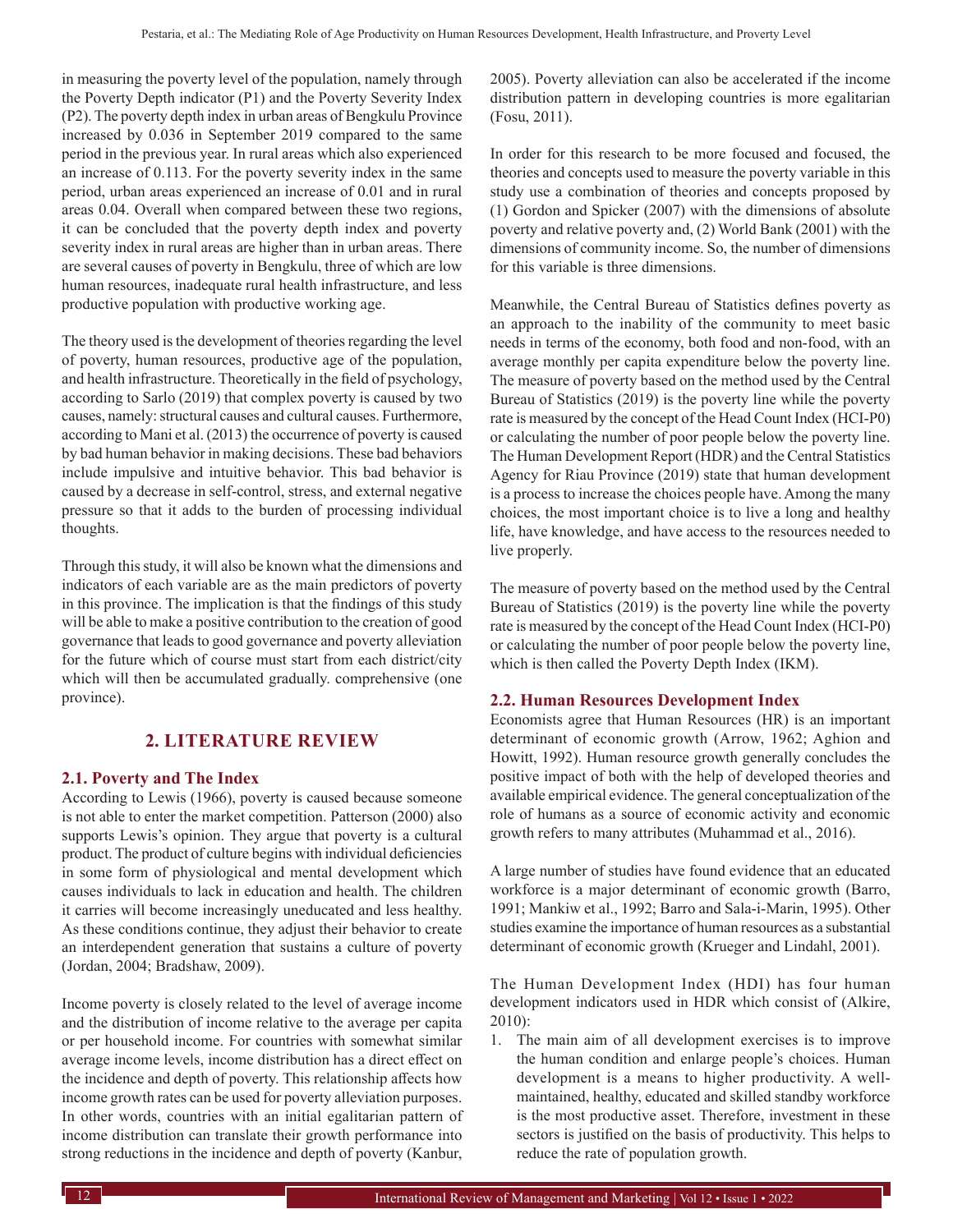- 2. Human development is also friendly to the physical environment. Deforestation, desertification, and soil erosion decrease as poverty declines.
- 3. Better living conditions and poverty reduction contribute to a healthy civil society and greater social stability.
- 4. Human development also helps reduce civil disturbances in society and in enhancing political stability.

In measuring the Human Development Index (HDI) using the theories and concepts put forward by the United Nations Development Program/UNDP (1990) adopted by BPS which refers to the HDI with three indicators including longevity and a healthy life, knowledge, and a decent standard of living.

## **2.3. Health Infrastructure**

Infrastructure as the sum of the material, institutional, and personal facilities and data available to economic agents and which contribute to realizing an equitable distribution of remuneration for inputs that are commensurate with the allocation of resources according to the complete integration and maximum level of economic activity (Jochimsen, 1966). Based on some of the opinions above, it can be concluded that infrastructure is all forms of facilities and infrastructure found around the community's living environment aimed at improving the welfare of the community. To be able to optimize its objectives, the government issued a number of policies whose main goal is the existence of various existing infrastructures in accordance with their designation. According to Buhr (2003), the broadest economic version of the term 'infrastructure' refers to List Jochimsen's (1966) work on infrastructure theory, where Jochimsen aims to present a preparatory study for a modern theory of market economic development based on the study of infrastructure.

According to Clark et al. (1981) health infrastructure is the most important thing in order to reduce or alleviate poverty in an area because health is the main thing for humans to continue their daily activities. The role of health infrastructure in reducing poverty is more access to infrastructure services which also affects the realization of the Sustainable Development Goals (SDGs). The contribution of infrastructure to the SDGs is reflected in increasing productivity and welfare among the poor, thereby optimizing the coverage and quality of services offered through improving education, health, transportation services, energy, information technology and basic sanitation (Douthit and Alemu, 2016; Foster et al., 1984).

The measurement of health infrastructure refers to a study conducted by Mardiana et al (2017) using IK (Health Infrastructure) as a proxy, namely by using a comparison between the number of health facilities in the district and city areas to the total population of districts and cities.

#### **2.4. Productive Age**

The productive age population is considered as part of the population that takes part in ongoing employment activities. They are considered capable in the employment process and have the burden to bear the lives of residents who are included in the category of unproductive and non-productive population. The current

productive age population is not only dominated by people with an age range of over 20 years who have completed their education. Currently, many young people who are still in school have their own businesses. In some cities such incidents are common. The involvement of young people in work begins as assistants in family businesses, before finally starting their own business.

The productive age ranges from 15-64 years which is the ideal age for workers. In the productive period, in general, as you age, your income will increase, which also depends on the type of work you do. A person's physical strength to carry out activities is closely related to age because when a person's age has passed the productive period, his physical strength decreases so that productivity decreases and income also decreases. Thus, this study uses indicators for measuring productive age adopted from research by Anwar and Fatmawati (2018), namely by comparing the number of residents of productive age (15-64 years) in districts and cities to the total population of districts and cities.

#### **2.5. Research Model and Hypotheses**

The current study combines 3 variables (HR, health infrastructure, and productive age) to analyze poverty variables, especially those in Bengkulu Province today. This will also be a novelty in the current research. The urgency of this research will be known through which of the two exogenous variables and the two mediator variables that affect poverty in Bengkulu Province. Based on these factors, the main (dominant) causes of poverty in districts/ cities in this province will also be known. Through this research, it will also be known what the dimensions and indicators of each variable are as the main predictors of poverty in this province. The implication is that the findings of this study will be able to make a positive contribution to the creation of good governance that leads to good governance and poverty alleviation for the future which of course must start from each district/city which will then be accumulated gradually. comprehensive (one province).

Exogenous variables (X) which consist of Human Development Index/HDI (X1), Health Infrastructure (X2). The mediator variable used is the Productive Age of the Population (M1) (Figure 1). The endogenous variable is poverty in Bengkulu Province (Y). Because there is no research that examines poverty in terms of the influence of the Human Development Index/HDI and Health Infrastructure with the mediation of the Productive Age Population variable. Hypotheses on this research are:

H1: Human Development Index/HDI has an effect on poverty in Bengkulu Province

H2: Health infrastructure affects poverty in Bengkulu Province H3: The productive age of the population affects poverty in Bengkulu Province

H4: Human Development Index/HDI has an effect on poverty in Bengkulu Province through the productive age of the population H5: Health Infrastructure Affects Poverty in Bengkulu Province Through the Productive Age of the Population

## **3. RESEARCH METHOD**

This study uses a quantitative descriptive approach, in accordance with the problems and objectives to be studied, namely to explain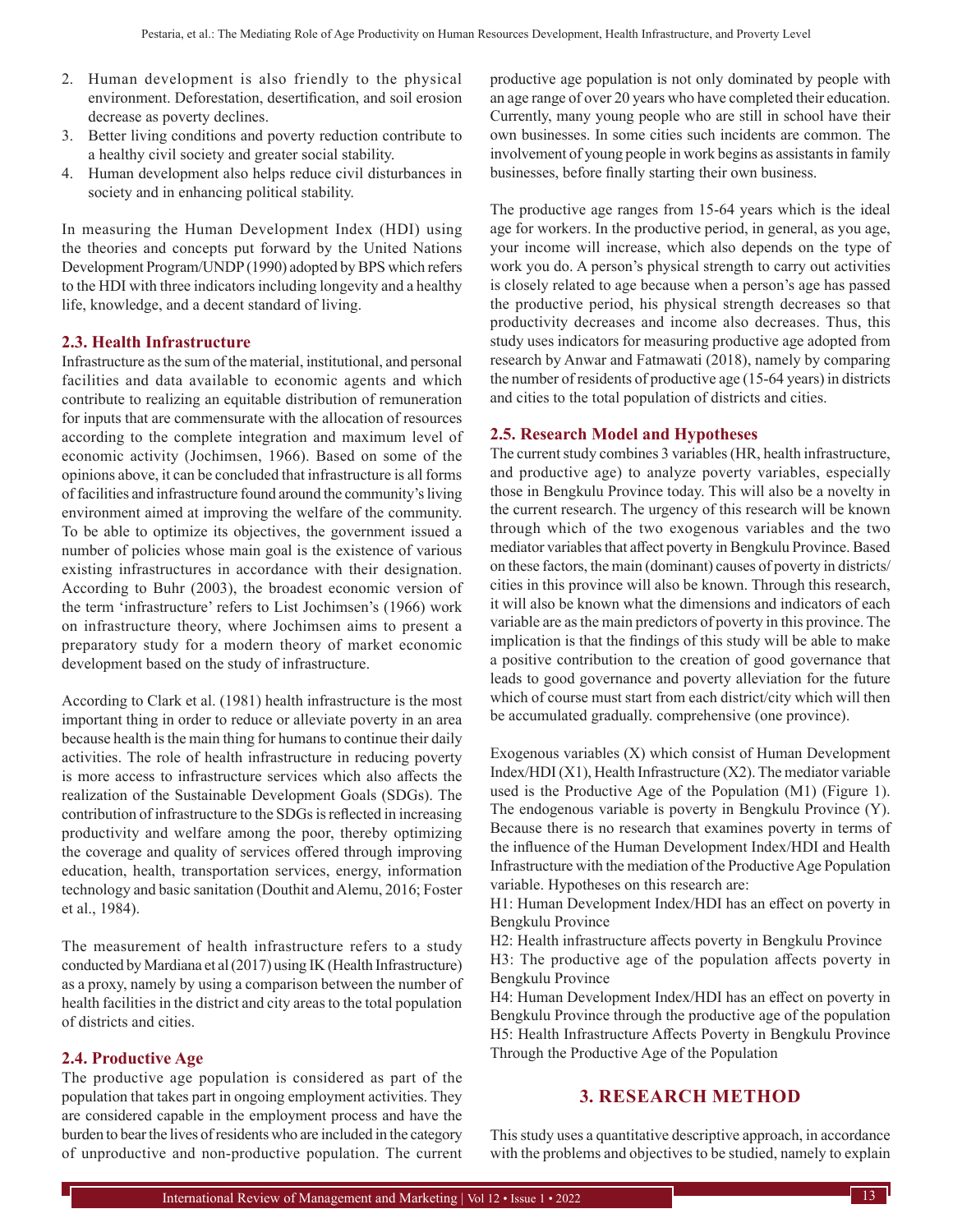the influence of human development resources (HDI) and health infrastructure on poverty levels mediated by productive age. The research approach used is explanatory research which will explain the position of the variables studied and the relationship between one variable and another through a hypothesis.

The research population used is all districts/cities in Bengkulu province. With a total of 9 districts and 1 city in Bengkulu Province in 2010-2019.

In this study, the measurement of human resources refers to research conducted by Faqihuddin (2010) using the Human Development Index (HDI) as a proxy. The formula for calculating HDI is as follows:

$$
IPM = 1/3 \text{ Xi}
$$

 $= 1/3$  [X(1)X(2)+X(3)]

Information:

 $X(1) =$  Life Expectancy Index.

 $X(2) = 2/3$  (literacy index) + 1/3 (average length of schooling index).

 $X(3) =$  Adjusted Per Capita Consumption Index.

Health Infrastructure (HsI) is expenditure for the construction of health facilities and infrastructure carried out by the Bengkulu provincial government. In this study, the measurement of health infrastructure refers to the research conducted by Mardiana et al (2017) using IK (Health Infrastructure) as a proxy. Therefore, IK is calculated using the following formula:

HsI= Number of Regency and City Health Facilities<br>
INumber of Regency and City Population

The mediating variable used in this study is productive age (PA). The productive age is the age that produces goods and services. BPS takes age 15 years or older than the previous year's working age limit. The measurement of productive age was adopted from Anwar and Fatmawati (2018) research conducted by the following formula:

PA= $\frac{\text{Amount of Age 15-64 in Regency and City}}{\text{Total Population of Regency and City}}$ 





Source: adapted from Gordon dan Spicker (1999); World Bank (2001; 2002).

We operate path analysis techniques to examine the effect of the independent variable and the dependent variable and to analyze the direct and indirect intermediaries between the independent variables and the dependent variable through the mediating variable. The data analysis technique in this study used SEM-PLS.

## **4. RESULTS AND DISCUSSION**

## **4.1. The Results of Measurement Model Test**

The evaluation of the measurement model aims to see the influence between variables that will validate the model and test the reliability of its construct as the theory used and previous empirical research. This evaluation stage starts from testing the reliability of the construct using Composite Reliability (CR), Average Variable Extracted (AVE), and Cronbach's Alpha.

The outer model meets the convergent validity requirements for reflective indicators, if the loading factor is above 0.70 and the P-value is significant  $($  < 0.05), the loading factor between 0.40 and 0.70 should be considered to be maintained. The deletion of the 0.40-0.70 indicator is carried out if the impact of the deletion of the indicator can increase the average variance expected (AVE) and composite reliability (Table 1 and Figure 2).

To test the reliability of reflective constructs in this study, Cronbach's alpha, composite reliability and average variable extracted (AVE) bases were used with results showing that the values of all constructs were greater than Cronbach's alpha minimum > 0.7, composite reliability 0, 70, and AVE 0.5.

Cronbach's Alpha value and Composite Reliability value of all research constructs is greater than 0.70. Thus, it can be concluded that all latent variable constructs meet the reliability test criteria. The high value of Cronbach's alpha and composite reliability in this study, because the calculated parameters are parameters that have been previously valid.

The validity test in this study was carried out using convergent validity and discriminant validity as described in the previous chapter. Convergent validity assessment is carried out by looking at the Average Variable Extracted (AVE) value with the criteria that if the AVE value is  $>0.5$ , then the indicators used have met the requirements of convergent validity (Hair et al., 2012). The results of the AVE value in this study are presented in Table 2.

| Table 1: Result of measurement model test |  |
|-------------------------------------------|--|
|-------------------------------------------|--|

| <b>Year</b> | <b>HDI</b> | <b>Health</b>       | <b>Poverty</b>    | <b>Productive Age</b> |
|-------------|------------|---------------------|-------------------|-----------------------|
|             |            | Infrastructure (HI) | <b>Index (PI)</b> | (PA)                  |
| 2010        | 0.998      | 0.918               | 0.981             | 1.000                 |
| 2011        | 0.999      | 0.908               | 0.999             | 1.000                 |
| 2012        | 1.000      | 0.960               | 0.999             | 1.000                 |
| 2013        | 0.997      | 0.581               | 0.999             | 1.000                 |
| 2014        | 0.996      | 0.665               | 0.999             | 1.000                 |
| 2015        | 0.999      | 0.480               | 0.999             | 1.000                 |
| 2016        | 0.999      | 0.935               | 0.999             | 1.000                 |
| 2017        | 0.998      | 0.924               | 1.000             | 1.000                 |
| 2018        | 0.996      | 0.916               | 0.996             | 1.000                 |
| 2019        | 0.994      | 0.902               | 0.995             | 1.000                 |

Source: data processed 2020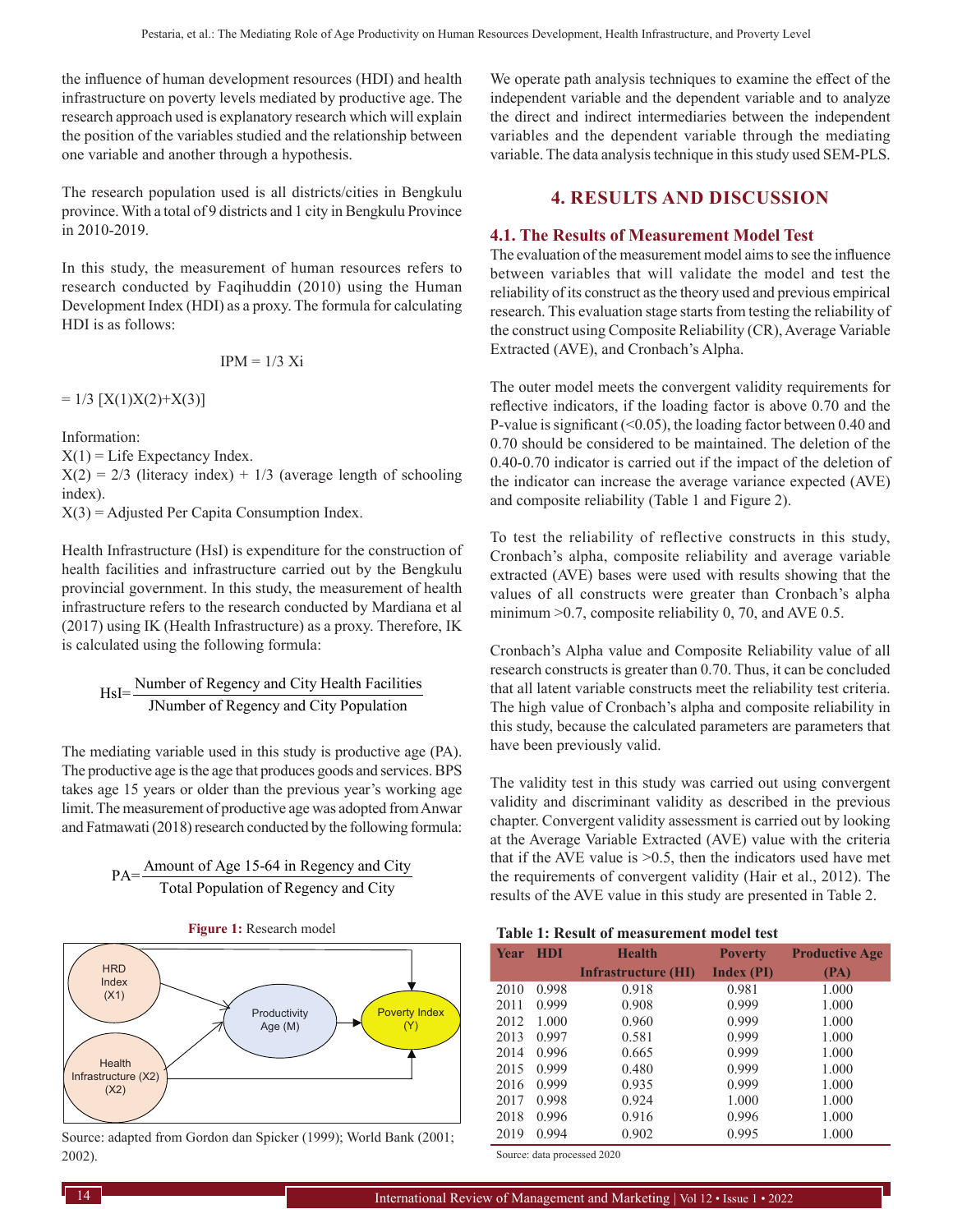

Testing the measurement model (outer model) through three assessment criteria, namely Convergent Validity, Discriminant Validity, and Composite Reliability. The measurement results after going through two stages show that all indicators have a loading factor value of  $> 0.50$  so it can be concluded that the outer model has met the criteria for convergent validity.

#### **4.2. Result of Structural Model Test**

The results of testing the structural model (inner model) can be seen in the R-square  $(R^2)$  for the dependent variable, the path coefficient value of the t-value of each path between variables. The path coefficient value and t-value of each path will be explained in the sub-discussion of the results of hypothesis testing. The value of  $\mathbb{R}^2$  is used to measure the level of variation of changes in the independent variable to the dependent variable (Hair et al., 2012). The higher the  $R<sup>2</sup>$  value, the better the prediction model and the proposed model.

Based on Table 3, the  $R^2$  value for the poverty level variable is 0.480, meaning that the Poverty level can be explained by 48% by the variation of the variables (HDI, Health Infrastructure, and Productive Age), and the remaining 49% is influenced by other factors not included in this research model. The  $\mathbb{R}^2$  value for the productive age variable is 0.749, meaning that the productive age can be explained by 75% by variables (IPM, and Health Infrastructure) and the remaining 25% is influenced by other factors not included in this research model. Structural model testing (inner model) and hypothesis testing are measured or evaluated with a value of determination  $(R^2)$ . Figure 3 is the result of structural model measurement based on SEM.

#### **4.3. Hypotheses Test**

We refer to the critical ratio value which is  $\pm 1.96$  at a significance level of 0.05. If the critical ratio value is greater than  $\pm 1.96$  then

#### **Table 2: Result Of AVE Estimation**

| <b>Variable</b>               | <b>Average Variable Extracted</b> |  |
|-------------------------------|-----------------------------------|--|
|                               | (AVE)                             |  |
| Human Development Index (HDI) | 0,995                             |  |
| Health Infrastructure         | 0,698                             |  |
| Productive Age                | 1,000                             |  |
| Poverty Index                 | 0.993                             |  |

Source: data processed 2020

#### **Table 3: Result of AVE estimation**

| <b>Variable</b> | R-square | <b>Adjusted R-square</b> |
|-----------------|----------|--------------------------|
| Productive Age  | 0.783    | 0.749                    |
| Poverty Level   | 0.480    | 0.350                    |

Source: data processed 2020

the causal relationship between the two constructs is significant. The existence of a positive or negative sign on the critical ratio value indicates a directly or inversely proportional relationship between the constructs tested in the study. The path coefficient table on the Smart PLS output can be seen in Table 4.

Based on the P-value and path coefficient value to see the influence of HR on the poverty level, it can be concluded that the HR variable has a positive and proven significant effect on the poverty level. The results of testing hypothesis 1 (H1) which states that human resources can increase the level of poverty (supported). The higher the human resources, the human resources owned by the Regency and City in Bengkulu Province will have an impact on increasing the level of poverty.

Health infrastructure has a positive and insignificant effect on the level of poverty. This can be seen from the  $P > 0.05$  and the positive path coefficient value. A positive value on the path coefficient indicates the influence between health infrastructure and poverty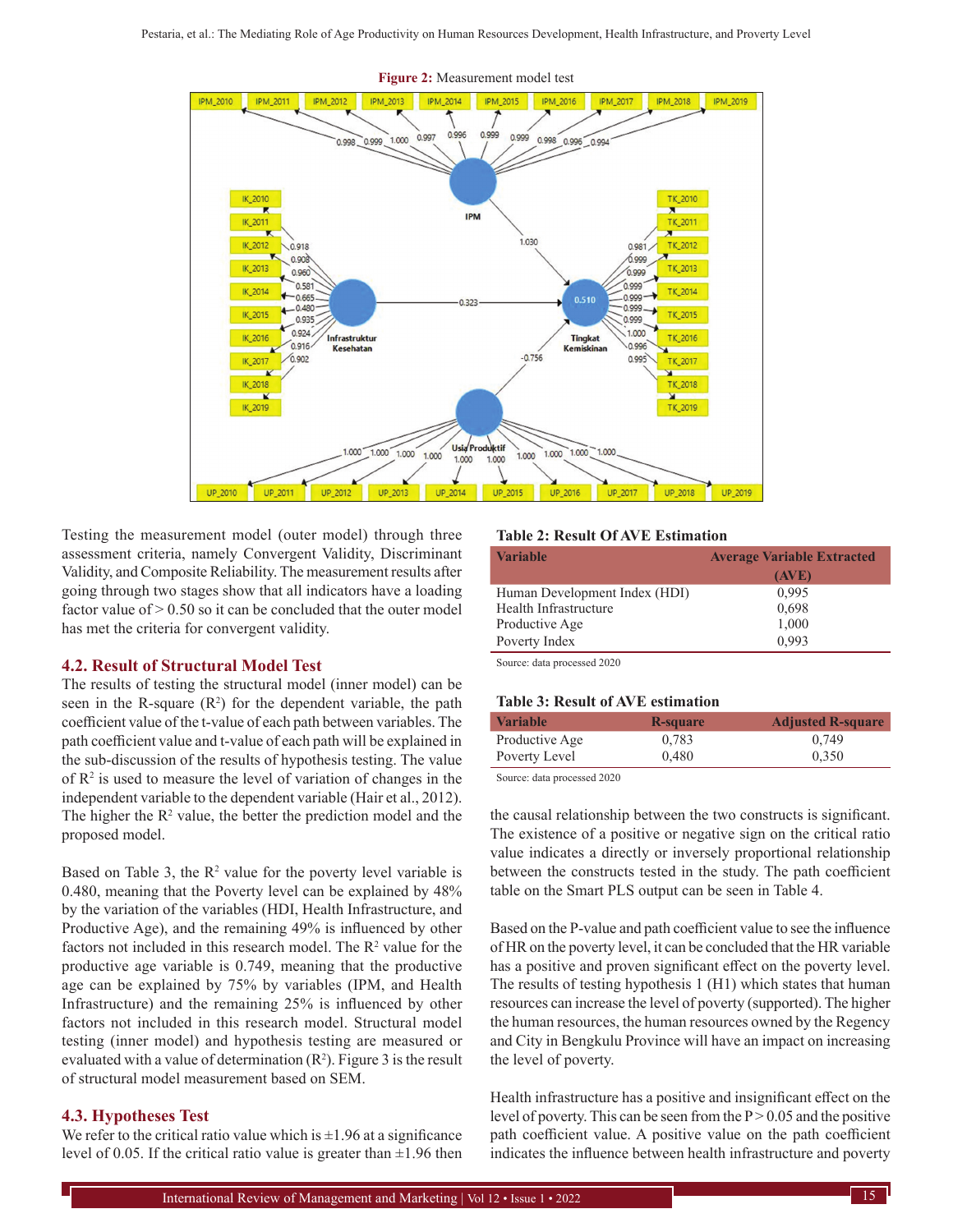

#### **Table 4: Structural model hypothesis testing results**

| <b>Direct Effect without mediation</b> |                        |                          |             |  |  |
|----------------------------------------|------------------------|--------------------------|-------------|--|--|
| Path                                   | <b>Path Coeficient</b> | <b>Standar Deviation</b> | t-statistic |  |  |
| <b>Relationship</b>                    |                        |                          |             |  |  |
| $IPM \rightarrow TK$                   | 1,030                  | 0,500                    | $2,059*$    |  |  |
| $IK \rightarrow TK$                    | 0,323                  | 0,648                    | 0,499       |  |  |
| $UP \rightarrow TK$                    | $-0,214$               | 0,309                    | 0,694       |  |  |
| <b>Direct Effect with mediation</b>    |                        |                          |             |  |  |
| Path                                   | <b>Path Coeficient</b> | <b>Standar Deviation</b> | t-statistic |  |  |
| <b>Relationship</b>                    |                        |                          |             |  |  |
| $IPM \rightarrow TK$                   | $-0,166$               | 0,201                    | 0,827       |  |  |
| $IPM \rightarrow UP$                   | 0,355                  | 0,247                    | 1,357       |  |  |
| $IK \rightarrow TK$                    | 0,183                  | 0,256                    | 0,714       |  |  |
| $IK \rightarrow UP$                    | $-0,162$               | 0,181                    | 3,382**     |  |  |

levels is unidirectional. These results indicate that human resources have an insignificant role in increasing the level of poverty.

Based on the P-value and path coefficient values to see the effect of health infrastructure on the poverty level, it can be concluded that the health infrastructure variable has a positive effect and is proven not to be significant on the poverty level. The results of testing hypothesis 2 (H2) which states that health infrastructure has not been able to increase the level of poverty (rejected). The more health infrastructure owned by the Regency and City has no effect on the poverty level in Bengkulu Province.

Productive age has a negative and insignificant effect on the level of poverty. This can be seen from the  $P > 0.05$  and the positive path coefficient value. A positive value on the path coefficient shows the opposite effect between productive age and poverty levels. These results indicate that the productive age has an insignificant role in reducing poverty levels.

Based on the P-value and path coefficient value to see the effect of productive age on the poverty level, it can be concluded that the variable of productive age has a negative effect and is proven to be insignificant to the poverty level. The results showed that the productive age had no effect on the level of poverty. The results of testing hypothesis 3 (H3) which states

that the productive age has not been able to reduce the poverty level (rejected).

Path analysis result indicate that the coefficient value of the HR path to the poverty level before being included in the mediation variable and HR to the poverty level after being included in the mediation variable decreased from 1.030 to −0.166 and the P-value which was initially significant  $($  < 0.05) became insignificant. (0.17). According to Hair et al. (2012), when the value of the path coefficient of the independent variable to the dependent value decreases and is not significant, then the form of mediation that occurs is full mediation. In addition, the results of the direct influence of human resources on the productive age and the results of the effect of the productive age on the poverty level have insignificant results. Thus, it can be concluded that there is no indication that productive age mediates the influence of human resources on poverty levels. Thus, hypothesis 4 (H4) which states the influence of human resources on the level of poverty with productive age as a mediating variable is rejected.

The coefficient value of the health infrastructure path to the poverty level before being included in the mediation variable and health infrastructure to the poverty level after the mediation variable was included decreased from 0.323 to 0.183 and the P-value which was initially insignificant  $(>0.05)$  became insignificant (0.77). According to Hair et al. (2012), when the value of the path coefficient of the independent variable to the dependent value decreases and is not significant, then the form of mediation that occurs is full mediation. In addition, the results of the direct effect of health infrastructure on the productive age and the results of the effect of the productive age on the poverty level which were initially insignificant became significant. Thus, it can be concluded that there is no indication that productive age mediates the effect of health infrastructure on poverty levels. Thus, hypothesis 5 (H5) which states the effect of health infrastructure on poverty levels with productive age as a mediating variable is rejected.

#### **4.4. Discussion**

The results of this study indicate that districts and cities in Bengkulu Province have good human resources with a high average length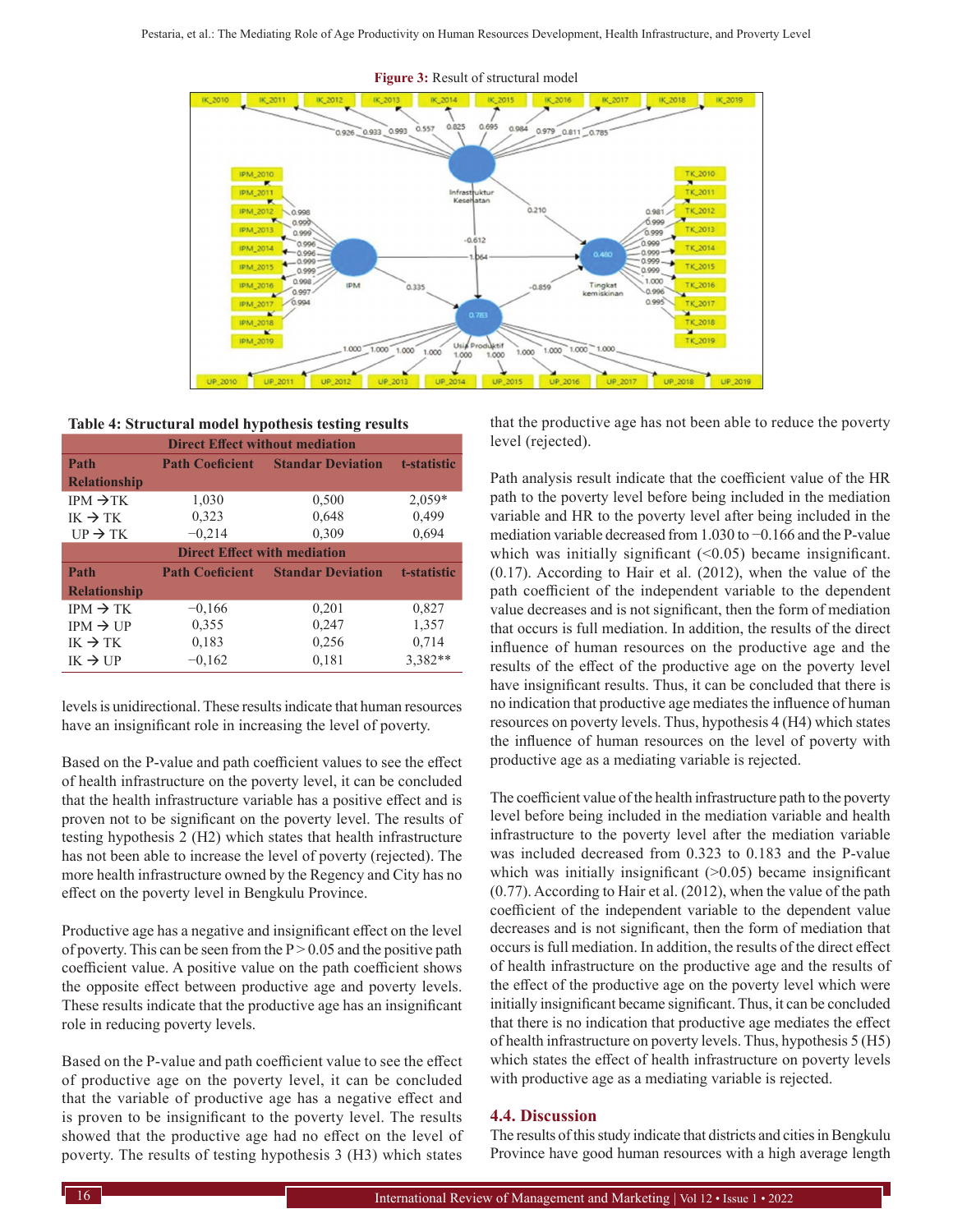of education. However, based on the results of observations and observations that have been made by researchers, there is a phenomenon that many people who are categorized as having good and qualified education choose to find work outside Bengkulu Province in the hope of getting a better job for their future. While the workforce in Bengkulu Province itself is far more people who work as employees in the informal private sector. That's why poverty in Bengkulu Province remains in a position that is not reduced.

Poverty is seen not only in the sense of lack of income or adequate consumption, but as a state of deprivation that includes socio-economic aspects of life. The use of one indicator for "poor" is not sufficient to capture poverty conditions. There is also limited value in suggesting areas of policy formulation and program interventions. A more useful approach to understanding the conditions of poverty and the processes that generate it is to expand the analysis of poverty in a multi-dimensional manner and in addition to examining aspects of the welfare of the poor including their access to certain goods, services and functions.

The results of this study are in line with Yusuf and Dai (2020) which revealed that HDI has a positive effect on poverty levels. Human resource development and poverty alleviation are important. This issue has important policy implications because appropriate investments to improve the quality and quantity of human resources can be an important element in poverty alleviation strategies. In this regard, interventions in areas such as education, skills building, health and nutrition can have a positive impact on the characteristics of the labor market with large potential returns and can reduce poverty. With economic reforms progressing, a skilled, healthy, trained and literate workforce is much more likely to attract foreign investment and contribute to the success of a region's growth strategy. The current study explores the relationship between human resource development and poverty to provide a broad range of policy options, particularly in the context of labor demand constraints. For this reason, the government needs to focus on developing existing human resources in order to meet the demands of the labor market so as to reduce population poverty.

The low productive age results in limited self-development capabilities and causes narrow employment opportunities so that poverty in Bengkulu Province remains high. People living below the poverty line have limited access to productive age, thus causing low quality of human resources which has an impact on productivity levels, so that the income of the poor is low.

The low productive age causes Bengkulu Province to have minimal mastery of science and technology. Most of the population of Bengkulu Province still lacks good skills and expertise. As a result, most residents of Bengkulu Province choose to work in sectors that do not require special skills. Productive age has no significant effect on data poverty due to the gap between productive age and employment level in Bengkulu Province. The gap is a mismatch between the work obtained and the productive age, resulting in low income. According to Ragnar Nurkse, low income has implications for low savings and investment. This low saving and investment causes underdevelopment and so on, resulting in poverty.

This study is not in accordance with the results of research conducted by Clark et al. (1981) found that productive age can reduce the level of poverty in an area balanced by health facilities and infrastructure. This indicates that the increasing productive age is not accompanied by better health infrastructure which has an impact on the increasing poverty rate, marked by a decrease in the number of residents in the district/city of Bengkulu Province to take advantage of the health infrastructure prepared by the government.

One way to describe individual capabilities is through the educational dimension. The higher the education, the higher the individual's capability so that it increases the individual's opportunity to break the cycle of poverty. Seeing the importance of the education dimension, development is needed to increase individual capabilities. Development can be classified into two types, namely physical development and non-physical development, according to Todaro (2000, p. 20). This theory should be adopted by the authorities to be able to process in reducing poverty.

## **5. CONCLUSSION**

In this study we raised the health infrastructure variable to measure poverty in Bengkulu Province. There is a fundamental difference found that many previous studies discussed the relationship between infrastructure to public spending and economic growth (Cohen and Paul, 2004; Czernich et al., 2011; Daido and Tabata, 2013; Dalenberg and Partridge, 1997; Démurger, 2001; Duffy-Deno and Eberts, 1991; Elburz et al., 2017; Esfahani and Ramırez, 2003). This research is based on the opinion of Cohan (2017) that health, including through health infrastructure, can be a factor that will affect the poverty level of the population.

The poverty variable uses a combination of theories and concepts proposed by Gordon and Spicker (2007) with the dimensions of absolute poverty and relative poverty, while Pouliken (2010) uses the dimensions of people's income. The use of a combination of both theories and concepts with the consideration that the theories and concepts of Gordon and Spicker (2007) are very common and very widely used by other researchers. Basically, relative poverty is also a relative dimension, so this dimension is considered less able to provide a real picture of poverty in Bengkulu Province. Therefore, the community income dimension is added by (Pouliken, 2010). So, the number of dimensions for this variable is three dimensions. The combination of the two opinions is the first novelty in this study. The current study combines 3 variables (HR, health infrastructure, and productive age) to analyze poverty variables, especially those in Bengkulu Province today.

In poverty alleviation, it cannot be seen as one-dimensional or homogeneous, so interventions that fail to take into account the specific status and conditions of the poor will inevitably fail. Programs need to be tailored to meet the requirements of specific target groups, as there is considerable differentiation among the poor in terms of their ability to benefit from the program. In particular, the core poor are people who are difficult to reach, and given their particular circumstances and attributes.